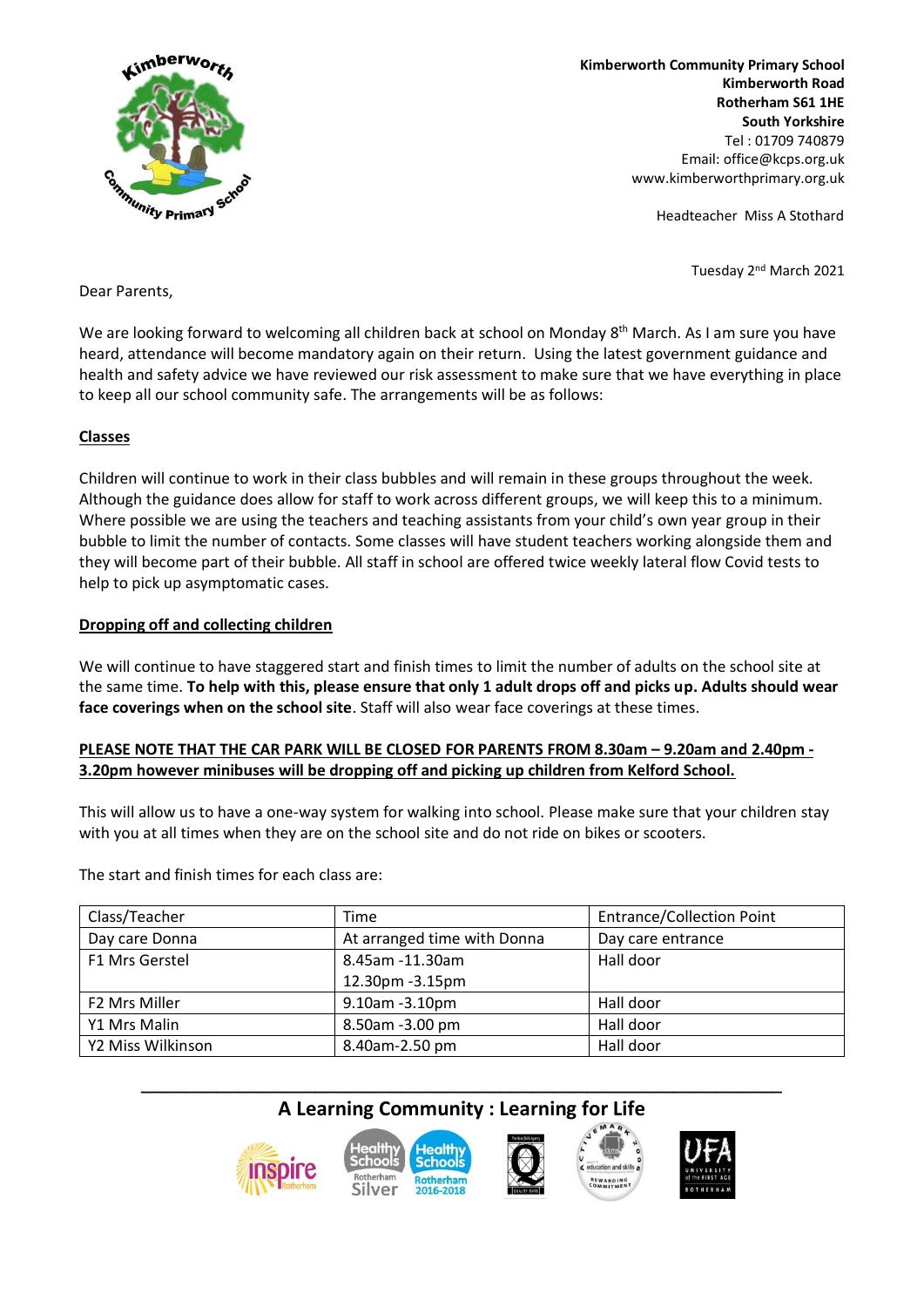| Y3 Mrs Smith   | 9.10am -3.20pm | Gate next to Reception |
|----------------|----------------|------------------------|
| Y4 Mrs Black   | 9.00am -3.15pm | Gate next to Reception |
| Y5 Mr Hartley  | 8.50am -3.10pm | Gate next to Reception |
| Y6 Mrs Edwards | 8.40am -3.05pm | Gate next to Reception |

If you have children in more than one of these groups, please **drop them off at the earliest time** and a member of staff will take them to their bubble. At home time you should **collect your children at the latest time**; they will be brought from the classrooms at this time.

# **IT IS ESSENTIAL THAT YOU ARRIVE AT SCHOOL AT THE CORRECT TIME TO ALLOW US TO KEEP CHILDREN APART. PLEASE DO NOT ARRIVE TOO EARLY OR TOO LATE AND LEAVE THE SCHOOL SITE PROMPTLY ONCE YOU HAVE DROPPED OFF OR COLLECTED YOUR CHILD.**

# **Hygiene**

Every day there is an additional lunchtime clean of regularly used areas. Each classroom has cleaning equipment so that surfaces can be cleaned more often throughout the day. Children will be given their own resources (like pens and pencils) and we will follow the guidance on cleaning and sharing other resources. Equipment used in Foundation Stage will be cleaned after every group has used it.

Both adults and children will be washing their hands regularly throughout the day and handwashing facilities and sanitiser will be available in all areas. Each group will have their own toilet area to use and again these will be cleaned regularly.

**To help with good hygiene we would like all children to bring their own labelled water bottle each day. Please note that this should contain water only.**

# **Classrooms**

Classrooms will continue to be organised in a way to support distancing where possible. This will include seating children side by side and facing forwards rather than in groups. Windows and doors will be open to allow ventilation. There will be no whole school assemblies to avoid groups of children coming together.

#### **Break times**

Children will work and play outside as much as possible so please make sure they always have a coat and appropriate shoes. They will take their break times in their class bubbles and will not be able to mix with other groups. We will only use play equipment which can be easily cleaned and this will be washed between each group using it.

#### **Lunchtimes**

All children will have lunch with their class bubble either in the hall, dining room or classroom. Tables and chairs will be cleaned before and after each group eat. Hot school dinners will be available as usual or children can bring their own packed lunch. Lunch supervisors will stay with a class bubble to reduce the number of adults they come into contact with. If your circumstances have changed and you think you may be eligible for free school meals you can visit <https://www.rotherham.gov.uk/benefits/apply-free-school-meals/1>

#### **Uniform/PE Kit**

Children should come to school in their usual school uniform except for PE days when they should wear PE Kit of white T-shirts, dark bottoms and trainers (no football kits!) This is because changing for PE is not possible. Please make sure that children are wearing sensible shoes for outdoor play and a coat if it is cold as we will be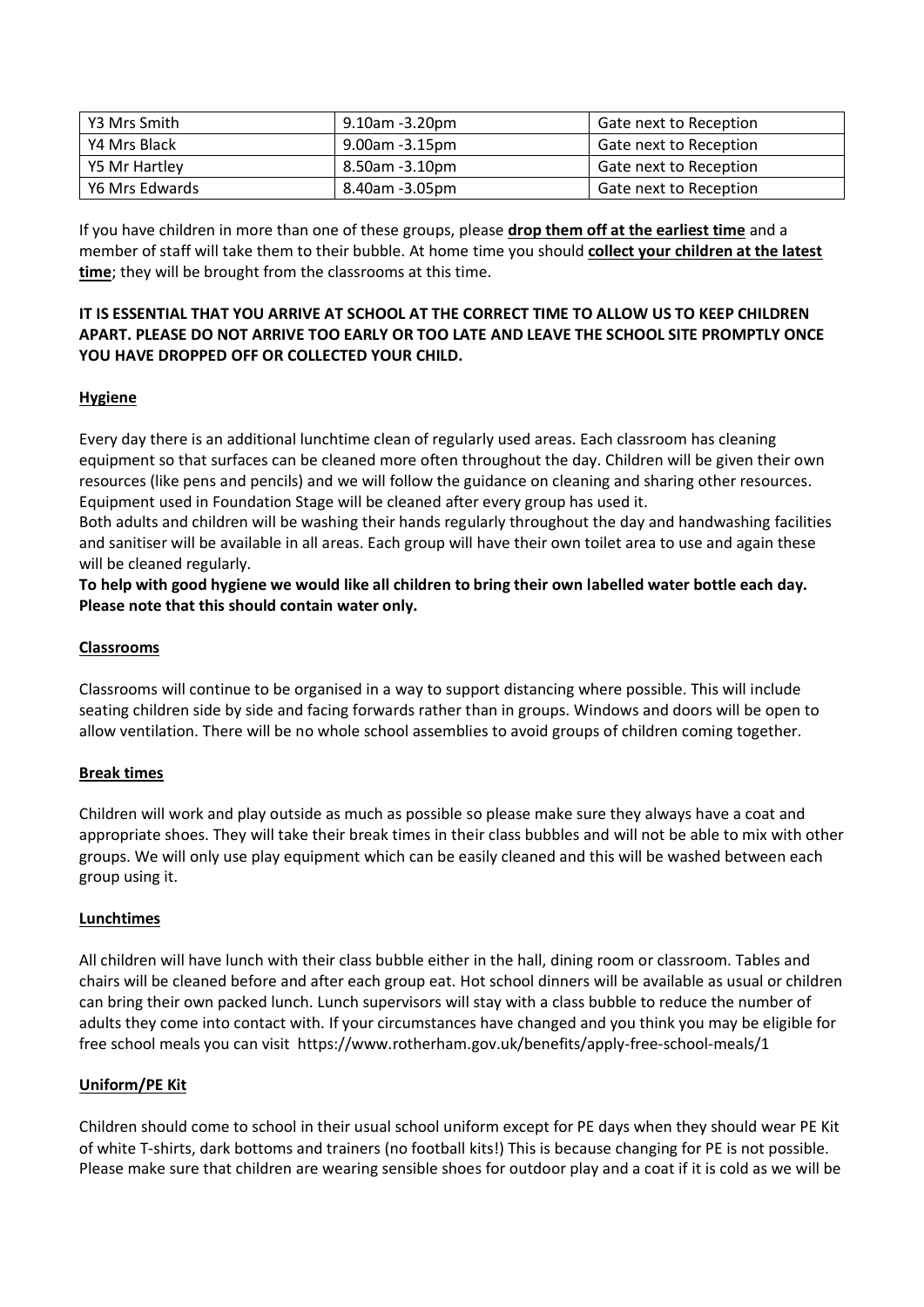encouraging active outdoor learning as much as possible. Government guidance says that there is no need to do anything other than wash clothes in the normal way following a day at school. A message will be sent on Class Dojo to confirm PE days for each class.

# **What your child will need to bring**

Children are allowed to bring bags to school however they should only bring essential things such as lunch boxes, water bottles and their reading book. The latest guidance allows children to take books home and these will be quarantined when they return to school.

# **If your child is unwell**

If your child displays any symptoms linked to the virus –high temperature, a new persistent cough or loss of taste or smell **they should not come into school.** You would need to self-isolate as a family until you and your child can be tested. All children and their families would be eligible for testing if they become ill with Coronavirus symptoms. You should inform the school immediately of test results and engage with the track and trace system. If the test is negative they can return to school. If your child tests positive, you should follow the latest stay at home guidance.

If your child becomes unwell at school, you will be asked to come and collect them immediately. They will be kept separate from other children until you arrive and will be supervised by an adult who may wear some PPE.

# **Remote Learning**

If we have any positive Covid cases in school and bubbles need to isolate, remote learning will begin the following day using Class Dojo as we have been doing during lockdown.

#### **Supporting the children in School**

We know that returning to school after another long break will be a change for the children and we will be doing everything we can to make sure that the school is still a welcoming and happy place. Staff are asked to keep a distance from children **where possible** but we will still reassure and support any one who is upset and provide first aid for anyone who is hurt.

Children will be supported to get back into their routines and learning at school and there will be a focus on everyone's wellbeing through assemblies, circle times and activities. If you do have any concerns about your child when they return to school please contact the class teacher through Class Dojo or by ringing the school.

#### **Wrap around care**

Breakfast and Afterschool club will resume on 8<sup>th</sup> March; however places are limited in order for us to adhere to government guidelines. Parents who have already contacted school to register their child for these clubs have been allocated a place and will receive a separate letter reminding them of the arrangements. If you have not contacted school but require wrap around care then please contact the school office by phone or email as soon as possible.

#### **Adults in School**

Parents and carers are asked not to come into the school building without an appointment to limit the numbers of contacts between adults. Please contact the office by phone or email if you need to speak to someone and this will be arranged for you.